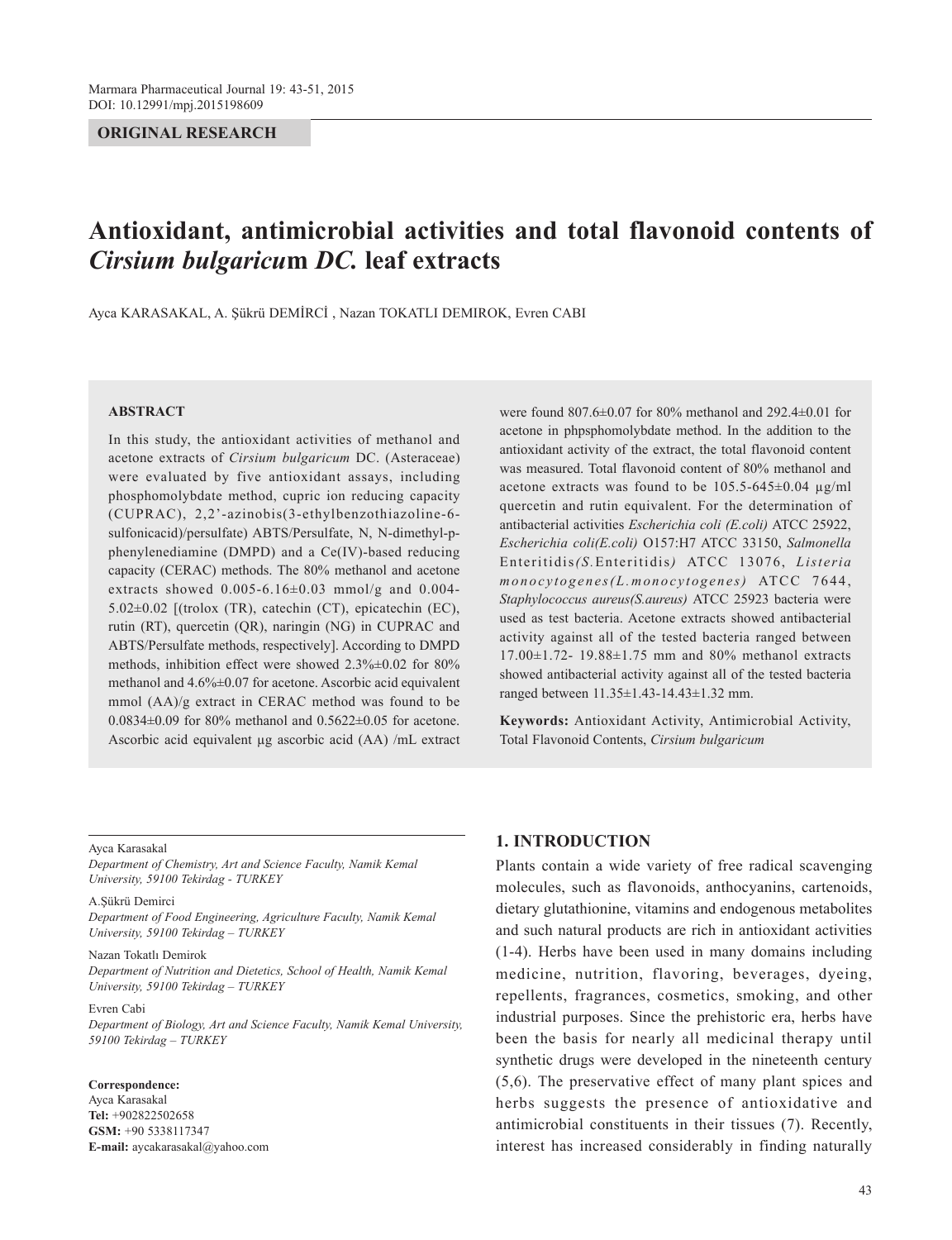occurring antioxidants for use in foods or medicinal materials to replace synthetic antioxidants, which are being restricted due to their carcinogenicity (8). Flavonoids can be used directly to scavenge  $O_2^-$  and  $\cdot$ OH by single electron transfer. The scavenging process can generally be followed by means of electron spin resonance (ESR) (9,10), but the expense of such instruments hinders their use by the average laboratory. The photochemical reduction of riboflavin was first used to determine the dismutation of  $O_2$ <sup>-</sup> by superoxide dismutase (SOD) (11) and has been adapted for analysis of the dismutation of  $O_2^-$  by a model compound of superoxide dismutase and other natural compounds (12). Antioxidants are health beneficial compounds that fight reactive oxygen and nitrogen species and free radicals that may eventually give rise to various diseases. Since plant foods are rich in antioxidant vitamins, phenolic and hydroxycinnamic acids, flavonoids, carotenoids, and anthocyanins (13), consumption of vegetables and fruits in the diet is one of the most efficient ways of preventing these diseases. It is important to measure the antioxidant potency of food material and human plasma for food quality estimation and diagnosis and treatment of diseases, respectively. Recent literature states that a single "total antioxidant capacity (TAC)" index for food labelling may not be adequate because of the lack of standard quantitation methods (14), and thus a series of methods have to be employed to assess the antioxidant quality of food. The genus *Cirsium* Mill. (thistle; köygöçüren) belongs to subtribe *Carduinae* of the *Cardueae* tribe, family *Compositae* (*Asteraceae*). The members of the genus have been distributed mainly in Eurasia. There are about more than 250 species throughout the world, while in Turkey the genus is represented with 64 species and 76 taxa (15,16). Some species in the genus such as *Cirsium arvense* (L.) Scop. (Köygöçüren) and *C. vulgare* (Savi) Ten. (yaygın kangal) are considered as weeds in some parts of the world. The genus is also important for ethnobotanical aspect. Certain taxa are used for different purposes in Turkey (Table 1) *C. bulgaricum* DC. (pomak kangalı) is a biennial species and euxine element that grows in open mountain woods, roadsides, and meadow areas with the limited area in Kırklareli province in Turkey (15,16).

No previous literature study reported the antimicrobial activity of the extracts of *Cirsium bulgaricum* DC. examined in the present study. Therefore, this is the first study which demonstrates the antioxidant and antimicrobial activity of this plant.The aim of this research was to compare the efficiency of ABTS/Persulfate, DPMD, CUPRAC, CERAC and Phosphomolybdate assays to

**Table 1.** Some *Cirsium* taxa used for local people in Turkey.

| Taxon                                                                           | Vernacular<br>name | Usage                                                                       | Reference |
|---------------------------------------------------------------------------------|--------------------|-----------------------------------------------------------------------------|-----------|
| Cirsium arvense $(L)$<br>Scop.                                                  | Köygöçüren         | Stem, root/<br>Orexigenic, tonic,<br>antihemorrhoidal,<br>cough, bronchitis | (36)      |
| $C$ creticum d'Urv<br>subsp. creticum                                           | Eşek çalısı        | Mushroom<br>poisoning                                                       | (37,38)   |
| C. hypoleucum DC.                                                               | Vişne kangalı      | Diabetes                                                                    | (39)      |
| C. rhizocephalum<br>C.A. Mey. subsp.<br>sinuatum (Boiss.) PH.<br>Davis & Parris | Medik              | Boiled and drunk<br>for dyspnea                                             | (40)      |
| Cirsium vulgare<br>(Savi) Ten.                                                  | Yaygın<br>Kangal   | Areal parts are<br>used for heating                                         | (41)      |
|                                                                                 |                    | Stems pelled off<br>and freshly eaten                                       | (42)      |

estimate antioxidant activities.On the other hand, the objective of this work was to investigate the effects of solvents on the extraction of total flavonoid contents and antioxidant activities of *Cirsium bulgaricum* DC.

# **2. MATERIAL AND METHODS**

#### **2.1. Chemicals and Instruments**

All chemicals, solvents, reagents and standards used in the experiments were purchased from Sigma Chemical Co. All chemicals were of analytical grade. All spectrophotometric measurements were made with a pair of matched Hellma quartz cuvettes using a Shimadzu-1601 UV-Vis spectrophotometer.

## **2.2. Preparation of plant extracts**

Specimens of *C. bulgaricum* DC. were collected in July 2013 from Derekoy, Kırklareli and identified using the *Cirsium* key given in the Flora of Turkey (17,18) and other relavant literature (16). The specimens collected by the authors are deposited in the herbarium of Namık Kemal University (NAKU).

The leaves of *Cirsium bulgaricum* DC*.* were collected in July 2013 from Derekoy, Kırklareli and dried under shade to obtain dry sample. The dried samples were powdered in a Willy Mill to 60-mesh size and used for solvent extraction. For extract preparation, 1 g of dried leaf samples were added 40ml of 80% methanol and 100% acetone and extracts which is prepared with two different extraction techniques were kept in the dark at room temperature in stoppered flasks. The extracts were filtered through Whatman No. 1.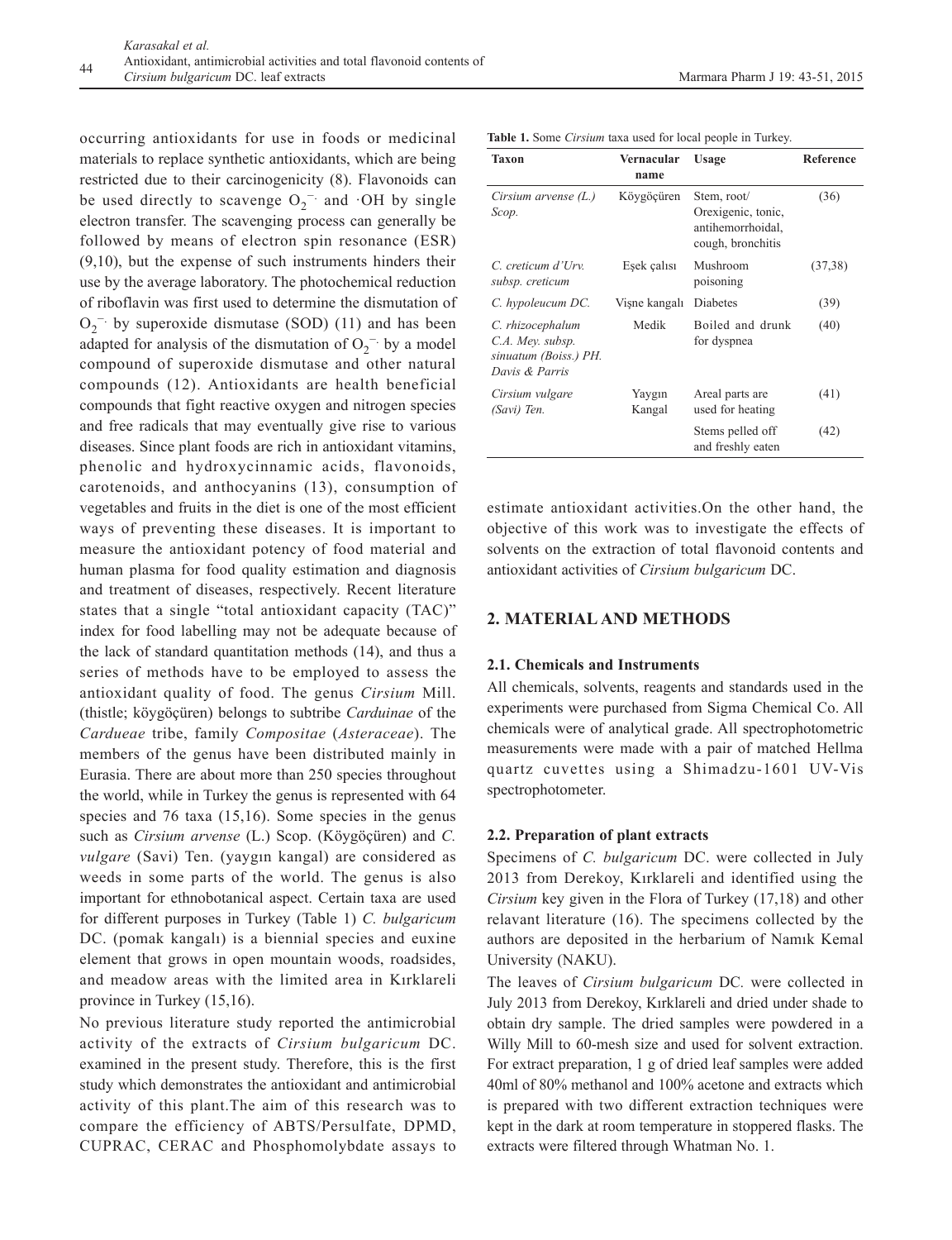# **2.3. Preparation of solutions**

For the CUPRAC test of TAC, the following solutions were prepared. CuCl<sub>2</sub> solution, 20 mM, was prepared by dissolving  $0.8524$  g CuCl<sub>2</sub> $\cdot$ 2H<sub>2</sub>O in water, and diluted to 250 mL. Ammonium acetate buffer at  $pH = 7.0$ , 1.0 M, was prepared by dissolving  $19.27$  g NH<sub>4</sub>Ac in ethanol and diluted to 250 mL. Neocuproine (Nc) solution, 7.5 mM, was prepared daily by dissolving 0.039 g Nc in absolute ethanol, and diluting to 25 mL with ethanol. For the ABTS test of TAC, the chromogenic radical reagent ABTS, at 7.0 mM concentration, was prepared by dissolving this compound in water and adding  $K_2S_2O_8$  to this solution such that the final persulfate concentration in the mixture is 2.45 mM. The resulting ABTS radical cation solution was left to mature at room temperature in the dark for 12–16 h, and then used for ABTS/Persulfate assay. The reagent solution was diluted with EtOH at a volume ratio of 1:30 prior to use. For the N,N-Dimethyl-p-phenylenediamine (DPMD) method 10 mM Fe(III) stock solution was prepared: 0.0676 g of FeCl<sub>3</sub> • 6H<sub>2</sub>O was dissolved in 1.0 mL of 0.5 M H<sub>2</sub>SO<sub>4</sub> and diluted to 25 mL with distilled water. To obtain  $1.0 \times$ 10−7 M Fe(III) working solution, this solution was appropriately diluted to  $1.0 \times 10^{-4}$  M intermediary stock solution and then diluted  $10^3$  times with 10 mM  $H_2SO_4$  to avoid hydrolysis. The pH 5.7 buffer solution was prepared by mixing 45.25 mL of 2.0 M sodium acetate (NaOAc) with 4.75 mL of 2.0 M acetic acid (HOAc) solution. DMPD solution at  $2.4 \times 10^{-2}$  M concentration was prepared by dissolving 0.125 g of DMPD in water, followed by the addition of 0.25 mL of 0.5 M  $H_2SO_4$  and final dilution to 25 mL with distilled water. The 3.0%  $H_2O_2$  solution was prepared by diluting 30% commercial hydrogen peroxide with water.

The standard solutions at  $1.0\times10^{-3}$  M concentration of antioxidant compounds were all prepared in 80% MeOH, 100% acetone. All working solutions of antioxidant compounds were freshly prepared.

## **2.4. Determination of total flavonoid content**

The total flavonoid contents were measured by a colorimetric assay (19,20). 100.0 μl aliquot of extracts in 80 % methanol and acetone were added to a 10 mL volumetric flask containing 4 mL of distilled water. At zero time, 0.3 mL 5% sodium nitrite was added to the flask. After 5 min, 0.3 mL of 10 % aluminium chloride was added. At 6 min, 2 mL of 1 M sodium hydroxide was added to the mixture. Immediately, the mixture was diluted to volume with the addition of 3.3 mL distilled water and thoroughly mixed. Absorbance of the mixture, pink in color, was determined at 510 nm versus a blank containing all reagents except samples of extracts or fractions. Rutin and quercetin was used as standard for the calibration curve. Rutin and quercetin equivalents were calculated using standard graph of Rutin and quercetin.

# **2.5. Modified CUPRAC Assay**

The CUPRAC method is based on the reduction of a cupric neocuproine complex (Cu(II)–Nc)by antioxidants to the cuprous form ( $Cu(I)$ –Nc). 200 $\mu$ L sample was taken from acetone extract and 80% methanol extract was diluted with methanol and acetone at a ratio of 1:10. 400µL sample was taken from 1:10 diluted 80% methanol extract. To a test tube were added 0.5 mL each of Cu(II), 0.5 mL ethanol, 1 mL Nc and  $NH<sub>4</sub>$ Ac buffer solutions. Sample or standart solution (x mL) and ethanol  $(1 -x)$  mL were added to the initial mixture so as to make the final volume: 4 mL. The tubes were stoppered, and after 1/2 h, the absorbance at 450 nm  $(A_{450})$  was recorded against water blank (21). The Standard calibration curves of each antioxidant compound was constructed in this manner as absorbance vs. concentration, and the molar absorptivity of the CUPRAC method for each antioxidant was found from the slope of the calibration line concerned.

If a plant infusion (initial volume  $=$  Vcup) prepared from (m) grams of dried plant was diluted (r) times prior to analysis and a sample volume of Vs was taken for analysis from the diluted extract and colour development (after addition of reagents) was made in a final volume of  $(V_f)$  to yield an absorbance of  $(A_f)$  and antioxidant capacity of the plant was found using the equation:

Capacity (in mmol/g)= $(A_f \epsilon)(V_f/V_S)$  r  $(V_{cup}/m)$ 

# **2.6. Determination of ABTS/persulfate assay**

 To 1 mL of the radical cation solution, 4 mL of ethanol were added, and the absorbance at 734 nm was read at the end of the six minute. The procedure was repeated for the unknown plant extract by adding 1 mL of the radical cation solution to x mL ( $x= 0.1$  or 0.5 mL) of dilute plant extract (previously diluted with  $H<sub>2</sub>O$  at a volume ratio of 1:20) and (4-x) mL of ethanol, and recording the absorbance (22). The absorbance difference  $(∆A)$  was found by subtracting the extract absorbance from that of the reagent blank (pure radical solution). Dried plant was diluted (r) times prior to analysis and a sample volume of Vs was taken for analysis from the diluted extract and colour development (after addition of reagents) was made in a final volume of  $(V_f)$  to yield an absorbance of  $(A_f)$ .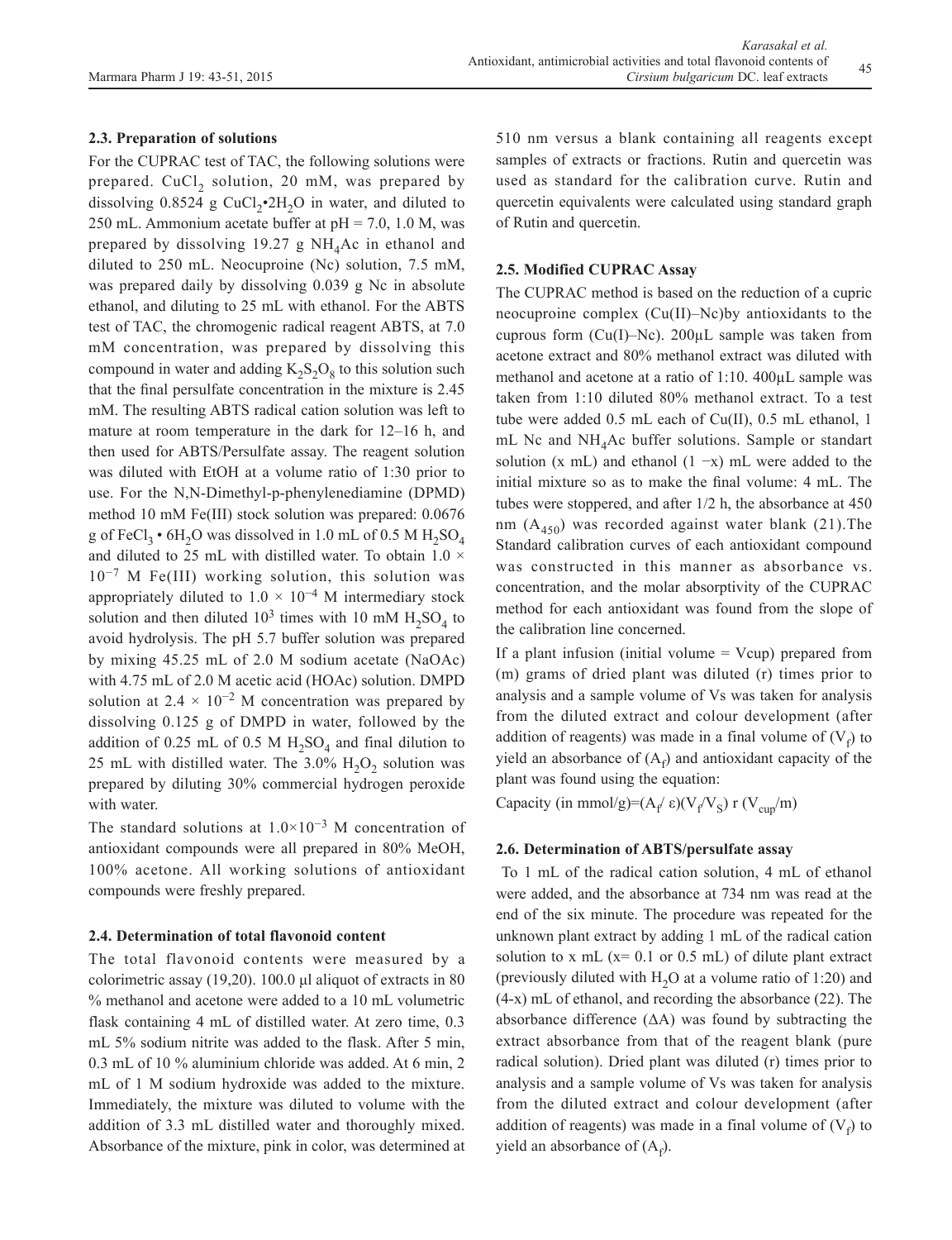Antioxidant capacity of the plant was found using the equation:

Capacity (in mmol/g)=( $\Delta A / \varepsilon$ ) (V<sub>f</sub>/V<sub>S</sub>) r (V<sub>ABTS</sub>/ Persulfate /m)

# **2.7. Determination of DMPD method**

Extracts were diluted with its solution at a ratio of 1:10. 30µL sample was taken from acetone extract and 300 µL sample was taken from 80 % methanol extract. To a test tube were added 0.5 mL of  $FeCl<sub>3</sub>$ , 1 mL of acetate buffer solution (pH 5.7), 1 mL of  $H_2O_2$  (3%), and x mL of sample solution, and the volume was completed to 9-x mL with distilled water. The mixture was shaken after each addition and then allowed to stand on a water bath at 25 °C for 5 min. After the addition of  $4.8 \times 10^{-3}$  M (1 mL) DMPD solution (DMPD solution at  $2.4 \times 10^{-2}$  M described in the original method was diluted 5 times with distilled water to get a final absorbance of ~0.9−1.0 in the absence of scavenger sample solution), the mixture was kept on the water bath for an additional 20 min, and the absorbance in the absence or presence of sample was recorded against distilled water at 514 nm. The decrease in absorbance in the presence of sample linearly correlated with antioxidant concentration over a reasonable range (23). Percentage of inhibition for all of the dilutions was determined by the following equation:

Inhibition % =  $(1-A_f/A_0)$  100 (%)

where  $A_f$  is the absorbance of the non-scavenged radical and  $A_0$  is the absorbance of the cation after 20 min of incubation with the antioxidant.

#### **2.8. Determination of phosphomolybdate method**

Extracts were diluted with its solution at a ratio of 1:10. 300µL sample were taken from acetone and 80% methanol extract. Total antioxidant activity of the fractions was evaluated by the phosphomolybdate method using AA as a standard . The assay is based on the reduction of Mo (VI)-  $Mo(V)$  by the extract and subsequent formation of a green phosphate/Mo (V) complex at acidic pH. An aliquot of 0.3 mL extract was combined with 3 mL of reagent solution (0.6 M sulfuric acid, 28 mM sodium phosphate and 4 mM ammonium molybdate). The tubes containing the reaction solution were incubated at 95°C for 90 min. After the samples had cooled to room temperature, the absorbance of the solution was measured at 695 nm against blank using a spectrophotometer. Methanol (0.3 mL) in the place of extract is used as the blank. Ascorbic acid equivalents were calculated using standard graph of AA.(24).

The experiment was conducted in triplicates and values are expressed as equivalent of ascorbic acid in mg per g of extract.

#### **2.9. Determination of CERAC method**

Extracts were diluted with its solution at a ratio of 1:10. 200µL sample were taken from acetone and 80% methanol extract The method is based on the oxidation of antioxidants with cerium (IV) sulphate in dilute sulphuric acid at room temperature. The  $Ce(IV)$  reducing capacity of the sample is measured under carefully adjusted conditions of oxidant concentration and pH such that only antioxidants and not other organic compounds would be oxidized. The spectrophotometric determination of the remaining Ce (IV) was performed after completion of reaction with antioxidants. To a test tube were added 1 mL of  $2 \times 10^{3}$  M Ce(IV), x mL of sample and  $(10-x)$  mL of water were added (total volume  $= 10$  mL) and mixed well. Absorbance against a reagent blank was measured at 320 nm after 0.5 h.(25).

If a plant infusion (initial volume =  $V<sub>F</sub>$ ) prepared from m grams of dried plant was dilute (r) times prior to analysis and a sample volume of  $V<sub>s</sub>$  was taken for analysis from the diluted extract and colour development (after addition of reagent) was made in a final volume of  $(V_f)$ . The absorbance difference  $(ΔA)$  was found by subtracting the extract absorbance from that of the reagent blank and The molar absorptivity of ascorbic acid (ε) is 12950 L<sup>-1</sup>cm<sup>-1</sup>, then the ascorbic acid equivalent antioxidant capacity of the plant (in mmol AA per gram of plant, or simply mmol AA/g) was found using the equation:

Capacity (mmol /g) =  $[A_f/\varepsilon]$  (V<sub>f</sub>/V<sub>S</sub>) r (V<sub>E</sub>/m)

# **2.10. Bacterial Strains**

80% methanol and acetone extracts of plant were individually tested against a panel of bacteria, including *Escherichia coli* ATCC 25922, *Escherichia coli* O157:H7, *Salmonella* Enteritidis ATCC 13076, *Listeria monocytogenes* ATCC 7644, *Staphylococcus aureus* ATCC 2592. All strains mentioned above were obtained as actively growing cultures from the American Type Culture Collection (ATCC). Stock cultures of *E. coli* ATCC 25922, *E. coli* O157:H7, *S.* Enteritidis ATCC 13076, *L. monocytogenes* ATCC 7644, *S. aureus* ATCC 2592 were grown in Nutrient Broth (Acumedia Manufactuers, Inc., Maryland) at 37<sup>o</sup>C for 24 h and suspensions were adjusted to 0.5 McFarland standard turbidity (corresponding to  $10<sup>7</sup>$ -108 cfu/ml for bacteria, depending on genera).

# *2.11. Disc diffusion assay*

Antimicrobial activity of methanol and acetone extracts of *Cirsium bulgaricum* DC. plant was investigated respectively.The agar disc diffusion method was employed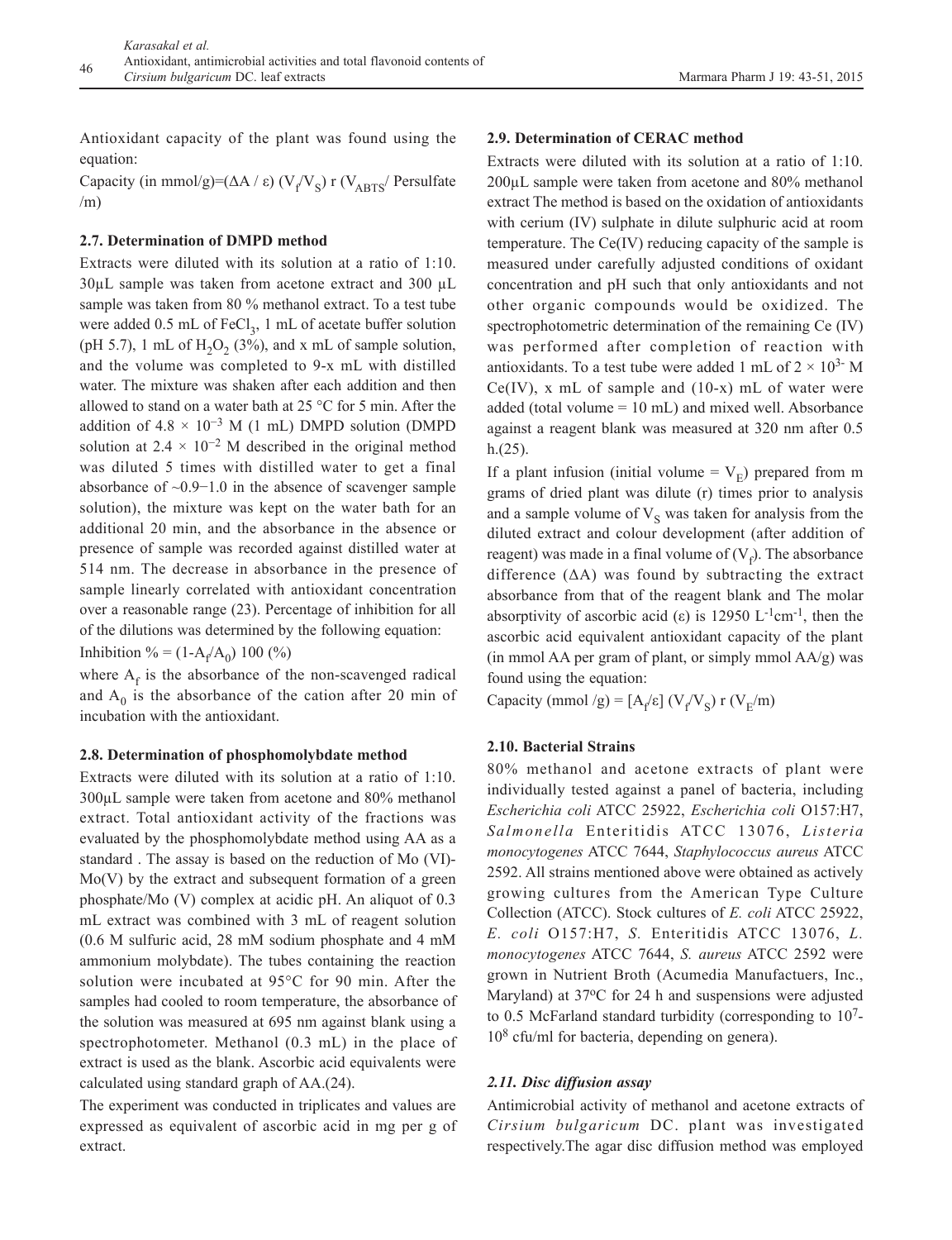for the determination of antimicrobial activities of the extracts in question (29). Briefly, a suspension of the tested microorganism  $(0.1 \text{ mL of } 10^8 \text{ cells per ml})$  was spread on the solid media plates. Filter paper discs (6 mm in diameter) were impregnated with 20  $\mu$ L of the extracts and methanol (as negative control) and placed on the inoculated plates. After staying at  $4^{\circ}C$  (2h), all petri dishes were incubated at 37oC (24h), except *L. monocytogenes* that was incubated during 48 h. The diameters of the inhibition zones

were measured in millimetres. Tests were carried out in triplicate. Values are presented as means  $\pm$  SD of three paralel measurements.

# **2.12. Determination of minumum inhibitory concentration (MIC)**

Bacterial strains sensitive to the plant extracts in disc diffusion assay were studied for their minimal inhibition concentration (MIC) values using micro-well dilution assay method (26). MICs were defined as the lowest concetrations of the antimicrobial agents that inhibited visible growth of the microorganism. For the determination of antibacterial activities *E.coli* ATCC 25922, *E.coli* O157:H7, *S.*Enteritidis ATCC 13076, *L.monocytogenes* ATCC 7644, *S.aureus* ATCC 25923 bacteria were used as test bacteria.

The inocula of the microbial strains were prepared from 12 h broth cultures and suspensions were adjusted to 0.5 McFarland standard turbidity. The extracts of plants dissolved in 10% DMSO were first diluted to the highest concentration (1000  $\mu$ g/mL) to be tested, and then serial twofold dilutions were made in a concentration range of 7.8 to 1000 µg/mL in 10 mL sterile test tubes containing Nutrient broth.

The 96-well plates were prepared by dispensing 95 µL of the cultures media and 5 µL of the inoculum into each well. A 100  $\mu$ L aliquot from the stock solutions of extracts initially prepared at the concentration of 1000 µg/mL was added into the first wells. Then, 100 µL from their serial dilutions was transferred into seven consecutive wells. The last well containing 195 µL of nutrient broth without compound and  $5 \mu L$  of the inoculum on each strip was used as the negative control. The fnal volume in each well was 200 µL. contents of each well were mixed on plate shaker at 300 rpm for 20 s and then incubated for 24 h at  $37 \text{ °C}$ .

Microbial growth was determined by the presence of a white pellet on the well bottom and confirmed by plating 5 µL samples from clear wells on Nutrient Agar medium. The MIC value was defined as the lowest concentration of the extract required for inhibiting the growth of each

|                 |  | <b>Table 2.</b> Analysis results of antioxidants tested with CUPRAC and ABTS |  |  |
|-----------------|--|------------------------------------------------------------------------------|--|--|
| methods $(n=3)$ |  |                                                                              |  |  |

|                         |                 | 80% Methanol         |                  | Aceton               |
|-------------------------|-----------------|----------------------|------------------|----------------------|
| Antioxidant<br>(mmol/g) | <b>CUPRAC</b>   | ABTS/<br>persulphate | <b>CUPRAC</b>    | ABTS/<br>persulphate |
| TR                      | $0.18 \pm 0.02$ | $0.14 \pm 0.03$      | $0.02 \pm 0.09$  | $0.01 \pm 0.02$      |
| CT <sup>-</sup>         | $0.05 \pm 0.07$ | $0.03 \pm 0.05$      | $0.007\pm0.03$   | $0.005 \pm 0.02$     |
| ЕC                      | $0.04 \pm 0.09$ | $0.05 \pm 0.08$      | $0.006\pm0.06$   | $0.007 \pm 0.07$     |
| RT                      | $0.06 \pm 0.05$ | $0.07\pm 0.01$       | $0.009 \pm 0.01$ | $0.01 \pm 0.05$      |
| <b>OR</b>               | $0.04 \pm 0.05$ | $0.03 \pm 0.04$      | $0.005 \pm 0.08$ | $0.004 \pm 0.04$     |
| NG                      | $6.16 \pm 0.01$ | $5.02 \pm 0.07$      | $0.84\pm0.07$    | $0.73 \pm 0.08$      |

<sup>a</sup> Values are expressed as mean  $\pm$  standard deviation(n=3)

<sup>b</sup>TR: Trolox, CT: Catechin, EC: Epicatechin , RT: Rutin, QR: Quercetin, NG: Narengin

microorganism. All tests were repeated two times.

# **3. RESULTS AND DISCUSSION**

In this study, it is aimed to evaluate the effect of solvent on the antioxidant behavior of phenolic compounds. The TAC measurements in different solvent media of other ET-based assays (i.e., ABTS/persulfate, DMPD, CERAC, Phosphomolybdate method) were compared to those of the CUPRAC assay. Methanol 80% and acetone 100% solvent media were chosen as variable solvent environments. The antioxidant compounds of different representative classes used in this work are trolox, catechin, epicatechin, rutin, quercetin naringenin and Vitamin C

# **3.1. CUPRAC and ABTS Persulfate method**

The CUPRAC method of total antioxidant capacity (TAC) assay uses *bis*(2,9-dimethyl-1,10-phenanthroline: neocuproine)Cu(II) chelate cation as the chromogenic oxidant, which is reduced in the presence of antioxidants to the cuprous neocuproine chelate  $[Cu(I)-Nc]$  showing maximum light absorption at 450 nm. Colour development in the CUPRAC method is based on the following reaction: (26).

 $nCu(Nc)_{2}^{+2}$  + *n-e* reductant  $\leftrightarrow nCu(Nc)_{2}^{+}$  $+ n$ -*e* oxidized product  $+ nH^+$ 

Antioxidants show some variation with solvent polarity. The various antioxidant compounds found with ET-based CUPRAC, ABTS/persulfate are shown in Table 2. In the CUPRAC assay results, The CUPRAC and ABTS/ Persulfate values of TR, CAT, EC, RT, QR and NG were higher in MeOH 80% than in pure acetone (Table 2), probably due to facilitated e-transfer in ionizing solvents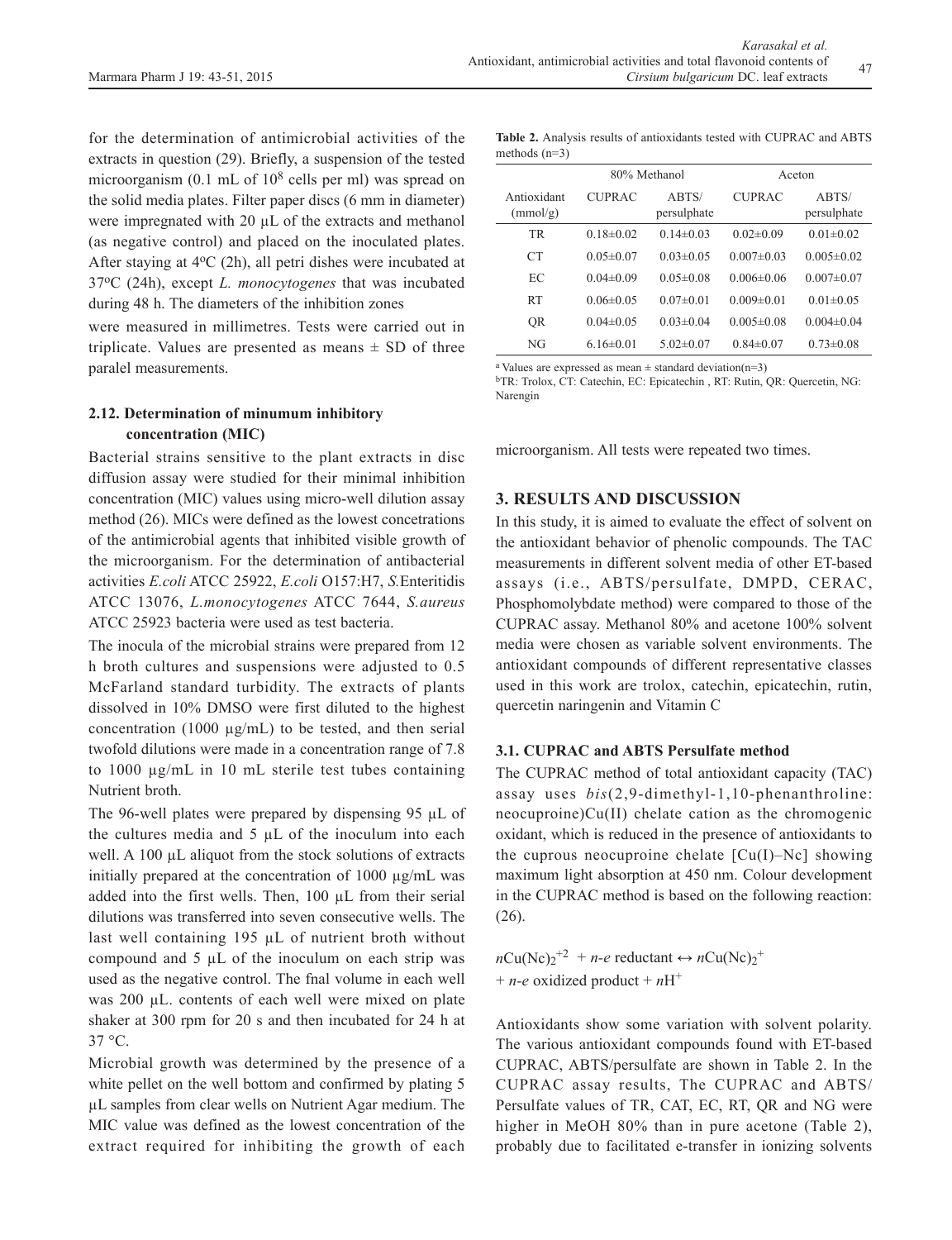|            | Inhibition effect $(\% )$ |
|------------|---------------------------|
| MeOH $%80$ | $2.3 \pm 0.02$            |
| Acetone    | $4.6 \pm 0.07$            |
|            |                           |

<sup>a</sup> Values are expressed as mean  $\pm$  standard deviation(n=3)

capable of anion (phenolate) solvation, because MeOH is the alcohol that best supports ionization.  $TAC<sub>ARTS</sub>$ Persulfate values were closer TAC<sub>CUPRAC</sub> values.

## **3.2. DMPD method**

The principle of the assay is that at an acidic pH and in the presence of a suitable oxidant solution DMPD can form a stable and colored radical cation (DMPD<sup>+</sup>). Antioxidant compounds which are able to transfer a hydrogen atom to  $DMPD<sup>+</sup>$  quench the color and produce a decoloration of the solution which is proportional to their amount.

DMPD (uncoloured) + oxidant  $(Fe^{+3}) + H^+ \rightarrow DMPD^+$  (purple)  $DMPD^+$  (purple) + AOH  $\rightarrow$  DMPD<sup>+</sup> (uncoloured) + AO

the absorbance at 514 nm as percentage of the absorbance of the uninhibited radical cation solution (blank) according to the equation:

inhibition of  $A_{514}$  (%) = (1- $A_f / A_0$ ) x 100, where:  $A_0$  is the absorbance of uninhibited radical cation and  $A_f$  is the absorbance measured 20 min after the addition of antioxidant samples. The results of DMPD method is shown in Table 3. In the DMPD assay results, Inhibition effects were higher in acetone than in 80% methanol solution (23-27).

## **3.3. CERAC and Phosphomolybdate method**

For CERAC method, the equation for the calibration line of ascorbic acid in the ascorbic acid concentration range  $1.5 \times$ 10<sup>5-</sup> to 7.5  $\times$  10<sup>4-</sup> M was: A<sub>320</sub> = 1.295  $\times$  10<sup>4</sup> Casc. - 0.9648,  $(R^2 = 0.99)$  yielding a molar absorptivity of 1.295  $\times$  10<sup>4</sup> L mol<sup>-1</sup> cm<sup>-1</sup> for ascorbic acid. Antioxidants were quantified indirectly through their ability to reduce a fixed initial concentration of Ce(IV). For Phosphomolybdate method, the equation for the calibration line of ascorbic acid in the ascorbic acid concentration range 25 to 400 µg/ml was:  $A_{695} = 3.8 \times 10^{2}$  Casc. - 0.0171, (R<sup>2</sup> = 0.99) yielding a molar absorptivity of  $3.8 \times 10^{2}$ - L mol<sup>-1</sup> cm<sup>-1</sup> for ascorbic acid. phosphomolybdate method was based on the reduction of Mo (VI) to Mo (V) by the antioxidant compound and the formation of a green phosphate/Mo (V) complex with a maximal absorption at 695 nm. The phosphomolybdate

|            | Cerac Method<br>$(mmol\,\text{AA/g})$ | Fosfomolibden Method<br>$(\mu$ g AA/ml) |
|------------|---------------------------------------|-----------------------------------------|
| MeOH $%80$ | $0.0834\pm0.09$                       | $807.6 \pm 0.07$                        |
| Acetone    | $0.5622\pm0.05$                       | $292.4 \pm 0.01$                        |

<sup>a</sup> Values are expressed as mean  $\pm$  standard deviation (n=3)

method is a quantitative since the total antioxidant activity is expressed as AA (ascorbic acid) equivalent. In the CERAC assay results, AA were higher in acetone than in 80% methanol solution and In the Phosphomolybdate method assay results, AA were higher in methanol 80% than in acetone solution. Analysis results are shown in Table 4 (24-25).

#### **3.4. Total flavonoid content**

Flavonoids are the most common and widely distributed group of plant phenolic compounds, characterized by a benzo-γ-pyrone structure. It is ubiquitous in fruits and vegetables. Total flavonoid contents can be determined in the sample extracts / fractions by reaction with sodium nitrite, followed by the development of coloured flavonoidaluminum complex formation using aluminum chloride in alkaline condition which can be monitored spectrophotometrically at maximum wavelength of 510 nm. The total flavonoid content was expressed as rutin, quercetin equivalents (RE) in microgram per mililiter of extracts (28). Flavonoids as one of the most diverse and widespread group of natural compounds are probably the most important natural phenols. These compounds possess a broad spectrum of chemical and biological activities including radical scavenging properties. The flavonoid contents of *Cirsium bulgaricum* DC. were calculated using the standard plots of quercetin and rutin, respectively  $y = 0.0011x - 0.018$ ,  $R^2 = 0.997$  and  $y = 0.0001x$  $+ 0.049$ ,  $R^2 = 0.998$ . Total flavonoid contents are shown in Table 5.

#### **3.5. Statistical analysis**

The data's are expressed as mean  $\pm$  standard deviation (SD) from three parallel measurements. The Pearson correlation analysis was performed between antioxidant activity and total flavonoids. There were strong positive significant correlations between CUPRAC and contents of flavonoids, ABTS/Persulfate and contents of flavonoids. ( $p < 0.01$ ). Pearson's correlation coefficient was calculated using Microsoft Excel 2010.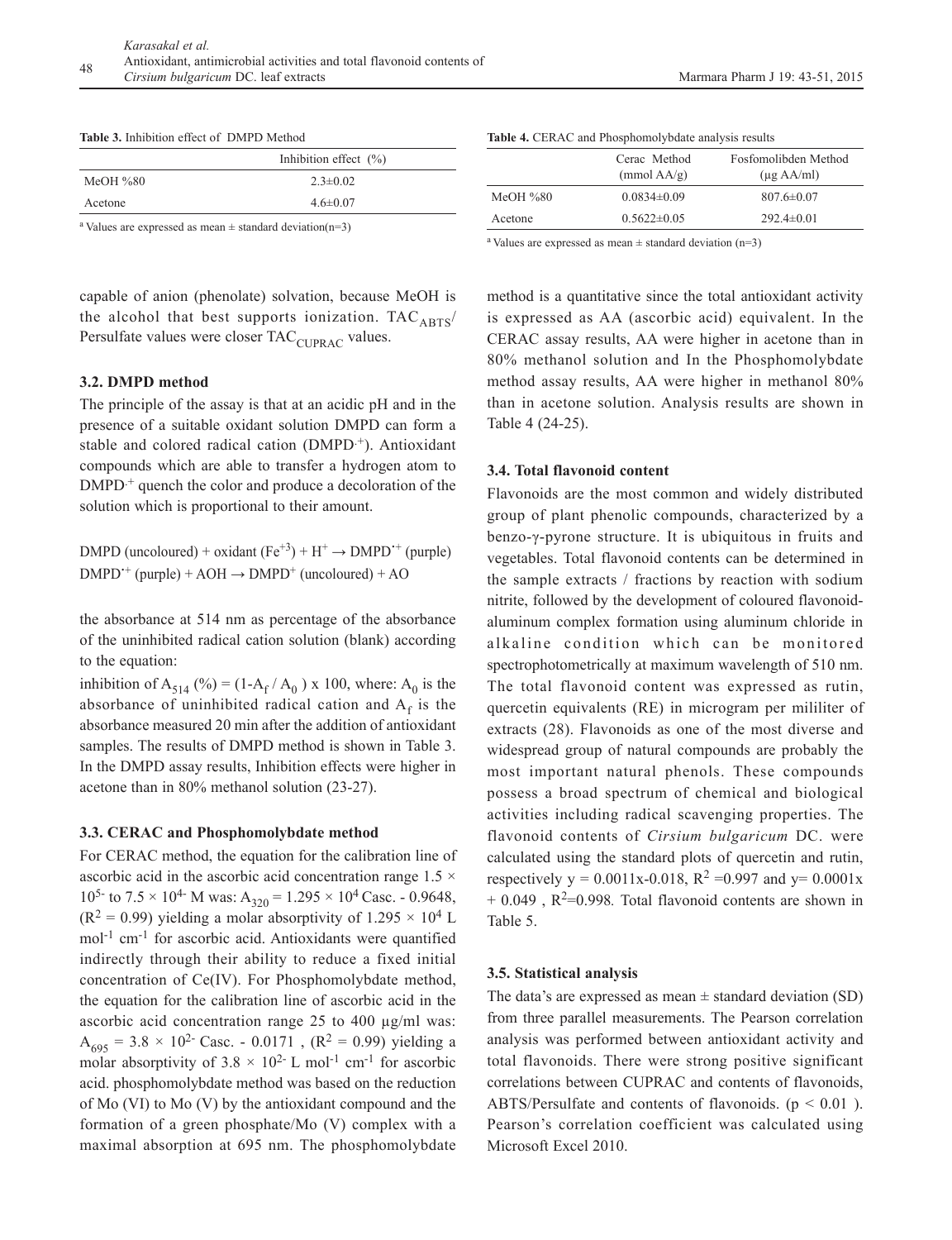|  |  |  |  |  |  | <b>Table 5.</b> Total flavonoid contents of Cirsium bulgaricum leaf extracts $(n=3)$ |  |
|--|--|--|--|--|--|--------------------------------------------------------------------------------------|--|
|--|--|--|--|--|--|--------------------------------------------------------------------------------------|--|

|            | $QR$ ( $\mu$ g/mL) | $RT(\mu g/mL)$ |
|------------|--------------------|----------------|
| MeOH $%80$ | $119.5\pm0.03$     | $645\pm0.004$  |
| Acetone    | $105.5 \pm 0.1$    | $490\pm0.08$   |
|            |                    |                |

<sup>a</sup> Values are expressed as mean  $\pm$  standard deviation(n=3)

## **3.6. Antimicrobial effect**

Antibacterial activities of the methanol and acetone extracts of *Cirsium bulgaricum* DC. plant evaluated here were determined by the application of agar disc diffusion and MIC tests against a panel of pathogenic bacteria. The results are given in Table 6. As expected, the negative control treatment (absolute methanol) had no inhibitory effect on any of the test bacteria. As summarized in Table 6, methanol and acetone extracts of *C. bulgaricum* showed antibacterial activitiy against all pathogenic bacteria tested, particularly against gram-positive bacteria.

In general, the acetone extract possessed higher antibacterial activity than methanol extract of *C. bulgaricum* with diameter of inhibition zones ranging from 12.70-17.60 mm, while it was 11.60-14.43 mm for the methanol 80% extract. The results from the disc diffusion method, followed by measurement of minimum inhibitory concentration (MIC), indicated that *L.monocytogenes* ATCC 7644 was the most sensitive microorganisms tested, showing the highest inhibition zones (14.43 mm for methanol extract and 19.88 mm for acetone extracts) and the lowest MIC values (250 µg/mL for both extracts). Other sensitive microorganism was *S.aureus* ATCC 25923 of which inhibition zone and MIC values are 13.55 (methanol), 18.99 (acetone) and 250 µg/mL respectively. The methanol extract of the plant showed weak antibacterial activity against *S.*Enteritidis ATCC 13076 and *E.coli* O157:H7 in both disc diffusion and MIC tests.

The resistance of these Gram negative bacteria could be due to the complexity of their double layer cell membrane in comparision with the single membrane of Gram positive bacteria (31). In this regard, the extracts of the plant was showed its best antibacterial activity in both disc diffusion and MIC tests on gram positive bacteria (*L.monocytogenes* ATCC 7644 and *S.aureus* ATCC 25923) tested. However, its inhibitory effect on Gram negative bacteria was also considerable. Overall the extracts of plant displayed moderate activity against the test bacteria.

Nazaruka was examined Antioxidant activity of *Cirsium* (Asteraceae): *C. arvense* (L.) Scop., *C. oleraceum* (L.) Scop., *C. palustre* (L.) Scop., *C. rivulare* (Jacq.).The plants were extracted with

| <b>Table 6.</b> Antibacterial activity against pathogenic bacteria of the |  |  |  |
|---------------------------------------------------------------------------|--|--|--|
| methanol and acetone extracts of <i>Cirsium bulgaricum</i> $a(n=3)$       |  |  |  |

| Microorganisms                            | MeOH<br>%80        | Acetone          |                   |            | Negative<br>Control |
|-------------------------------------------|--------------------|------------------|-------------------|------------|---------------------|
|                                           | Disc<br>diffusionb | MIC <sup>c</sup> | Disc<br>diffusion | <b>MIC</b> | Methanol            |
| E.coli ATCC<br>25922                      | $12.0 \pm 1.05$    | 500              | $17.65 \pm 1.89$  | 250        | NA.                 |
| E.coli Q157:H7                            | $11.6 \pm 1.00$    | 500              | $17.00 \pm 1.72$  | 500        | NA                  |
| <i>S</i> enteritidis<br><b>ATCC 13076</b> | $11.35 \pm 1.43$   | 500              | $17.60 \pm 1.46$  | 500        | NA                  |
| L.monocytogenes<br><b>ATCC 7644</b>       | $14.43 \pm 1.32$   | 250              | $19.88 \pm 1.75$  | 250        | NA                  |
| <i>S. aureus</i> ATCC<br>25923            | $13.55 \pm 1.42$   | 250              | $18.95 \pm 1.44$  | 250        | NA                  |

a Results are means of three different experiments (Mean ±SD)

<sup>b</sup> Diameter of inhibition zone including disc diameter of 6 mm.

c MIC, minimum inhibitory concentration (as µg/mL)

NA: Not active

MeOH,CHCl<sub>2</sub>, Et<sub>2</sub>O, EtOAc and BuOH (32). Nazaruka et *al*. were investigated crude aqueous extracts from leaves of *Cirsium arvense, C. oleraceum, C. palustre, C. rivulare and C. vulgare*. Total phenolic content, analysed by using Folin– Ciocalteau's method, ranged between 54 and 96 mg  $g^{-1}$ , was expressed as milligrams of gallic acid per gram of dry extract. Phenolic acids were identified by HPLC method. Antimicrobial activity of those extracts was examined. The total antioxidant activity indicated by radical cation 2,2' -azini-di-(3-ethylbenzthiazoline sulphonate) ABTS**.**+, expressed as total antioxidant status (TAS) ranged from 2.31 to 2.78 mM  $L^{-1}$  (33). Yin *et al.* were investigated the antioxidant, antidiabetic activities and phenolic and flavonoid contents of methanol (MeOH) and water extracts from roots of *Cirsium japonicum in vitro* by the DPPH method, the aluminum chloride colorimetric method , Hydroxyl radical scavenging activity assay, reducing power assay, ferrous ions chelating activity assay, α-glucosidase inhibitory assay and Folin-Ciocalteau's method (34). In *Cirsium* species, presence of flavonoids (luteolin-7 glucoside, -7-glucuronide, cirsiliol, hispudilin, cirsitakaoiside, cirsitakaogenin etc.), triterpenes, acyclic diterpenes (α-tocopherol, *trans*- phytol), polyolefins, fatty acids (linoleic, linolenic, palmitic, and stearic acids) and some widespread acetylenes have been reported (35).

## **4. CONCLUSION**

This study was designed for a detailed investigation of the total flavonoid content profile, antioxidant activity and antimicrobial activity of *Cirsium bulgaricum* DC. leaves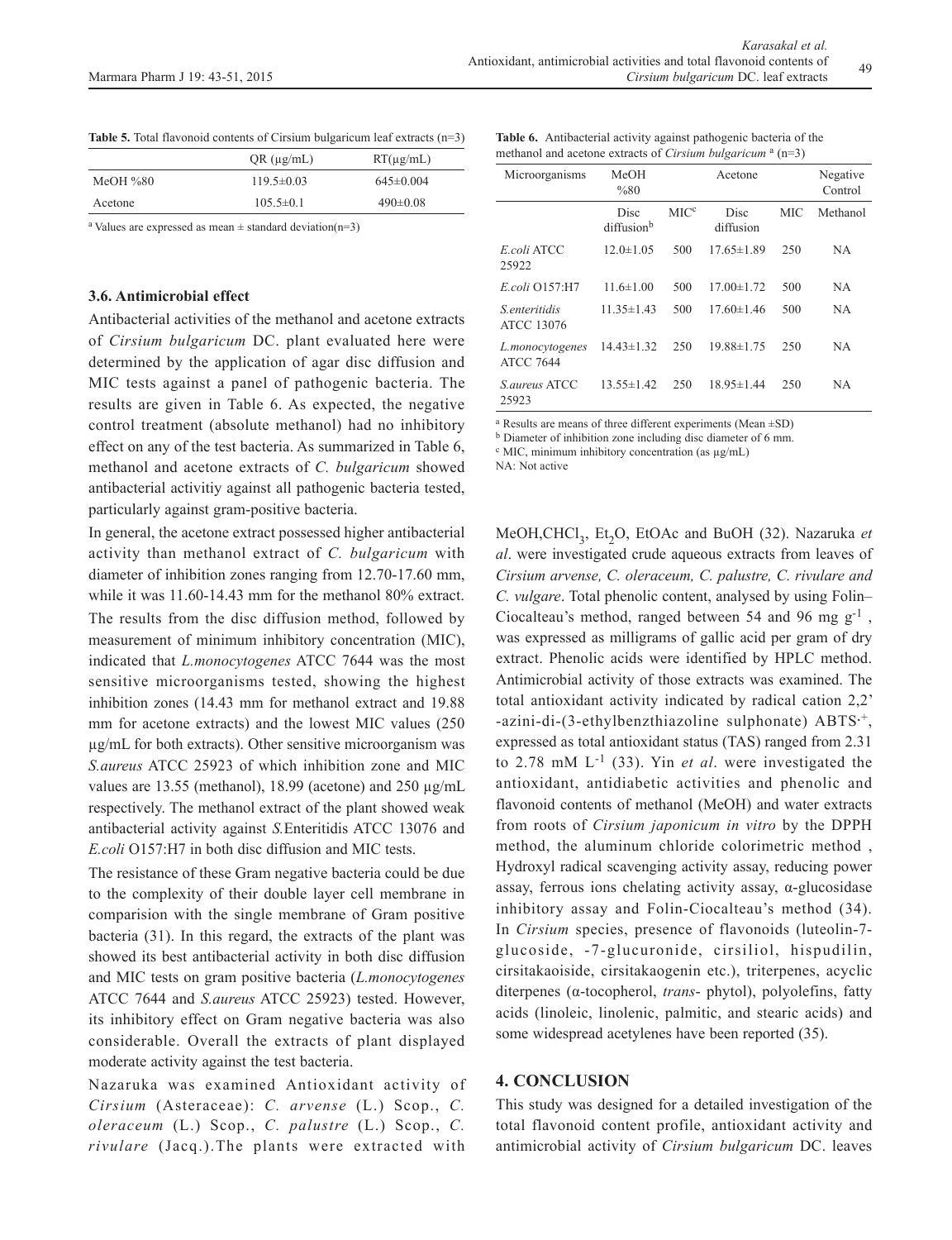growing in Turkey. Five different methods were applied to the test materials in antioxidant activity analysis. The results revealed that each of the methanol 80% and acetone 100% extract prepared from these leaves have antioxidant activity and antimicrobial activity. In conclusion, the results obtained from this work demonstrated that the antioxidant behaviour of phenolic compounds show variations based on solvent type and polarity, reaction mechanism, solubility parameters as well as on an essential structural property, i.e., electron-transfer capability According to results , *Cirsium bulgaricum* DC*.* leaves have good antioxidant, antimicrobial activity and total flavonoid contents.

# *Cirsium bulgaricum* **yaprak ekstresinin antioksidan, antimikrobiyal etkinliği ve toplam flavonoid içeriği**

# **ÖZET**

Bu çalışmada *Cirsium bulgaricum* DC*.* bitkisinin metanol ve aseton ekstraktları dört farklı antioksidan aktivite tayin yöntemi (CUPRAC, DMPD , CERAC ve Fosfomolibden yöntemi) ile incelendi. Cuprac ve ABTS/Persülfat metoduna göre 80% metanol ve aseton ekstraktları sırasıyla 0.005- 6.16±0.03 mmol/g ve 0.004-5.02±0.02aralıklarında mmol (TR, CT, EC, RT, QR, NG eşdeğeri olarak) /g bulundu. DMPD yöntemine göre 80% metanol ekstraktı için inhibisyon etkisi  $2.3\% \pm 0.02$  ve aseton için  $4.6\% \pm 0.07$  bulundu. CERAC yöntemine göre, 80% metanol ekstraktı için 0.0834±0.09 mmol AA/g, aseton ekstraktı için de 0.5622±0.05 mmol AA/g

bulundu. Fosfomolibden yöntemine göre, 80% metanol ekstraktı için 807.6±0.07 mmol AA/g , aseton ekstraktı için de 292.4±0.01 µg(AA)/ml bulundu. Total flavonoid içerikleri 80% metanol ve aseton ekstaktları için 105.5-645±0.04µg/ml aralığında quercetin ve rutin eşdeğeri olarak bulundu. Antibakterial etkinin belirlenmesinde test bakterileri olarak *Escherichia coli (E.coli)* ATCC 25922, *Escherichia coli(E. coli)* O157:H7, *Salmonella* Enteritidis*(S.*Enteritidis*)* ATCC 13076, *Listeria monocytogenes(L.monocytogenes)* ATCC 7644, *Staphylococcus aureus (S.aureus)* ATCC 25923 kullanıldı. Aseton ekstraktları için 17.00±1.72- 19.88±1.75 mm ve 80% metanol ekstraktları için 11.35±1.43-14.43±1.32 mm aralıklarında test edilen bakterilere karşı antimikrobiyal etki gözlendi.

**Anahtar sözcükler**: Antioksidan Etki, Antimikrobiyal Etki, Toplam Flavanoid İçeriği, *Cirsium bulgaricum*

# **REFERENCES**

- 1. Larson RA. The antioxidants of higher plants. Photochem 1988; 4 : 969–978.
- 2. Hertog MGL, Hollman PCH, Katan MB. Content of potentially anticarcinogenic flavonoids of 28 vegetables and 9 fruits commonly consumed in the Nederlands. J Agric Food Chem 1992; 40 : 2379–83.
- 3. Cao G, Sofic E, Prior RL. Antioxidant capacity of tea and common vegetables. J Agric Food Chem 1996; 44 :3426– 3431.
- 4. Kivits GAA, Vam der Sman FJP, Tijburg LBM. Analysis of catechin from green and black tea in humans: a specific and sensitive colorimetric assay of total catechins in biological fluids. Int J Food Sci Nutr 1997; 48 : 387–92.
- 5. Dahanukar SA, Kulkarni RA, Rege NN. Pharmacology of medicinal plants and natural products. Indian J Pharmacol 2000; 32 :81–118.
- 6. Exarchou V, Nenadis N, Tsimidou M, Gerothanassis IP, Troganis A, Boskou D. Antioxidant activities and phenolic composition of extracts from Greek oregano, Greek sage and summer savory. J Agric Food Chem 2002; 50 : 5294–5299.
- 7. Hirasa K, Takemasa M. Spice science and technology. New York: Marcel Dekker, 1998.
- 8. Velioglu YS, Mazza G, Gao L, Oomah BD. Antioxidant activity and total phenolics in selected fruits, vegetables, and grain products. J Agric Food Chem 1998; 46 : 4113–7.
- 9. Chen YT, Li XJ, Zao BL, Zheng RL, Xin WJ. ESR study of the scavenging effect of natural products of rutin etc superoxide and hydroxyl radical. ABBS 1989; 5 : 235-40.
- 10. Dan N, Li XJ, Zhao BL, Zhang TM, Xin WJ. Scavenging effects of probimane on active oxygen free radicals by electron spin resonance. Acta Pharmacol Sin 1989; 10 :443–7
- 11. Beauchamp C, Fridovich I. Superoxide dismutase: Improved assays and an assay applicable to acrylamide gels. Anal Biochem 1971; 44 : 276–87.
- 12. Luo QQ, Sen MC, Gao W, Peng Q. A study on reaction kinetics of superoxide dimutase and its model compounds with superoxide ion by illumination. Chem J Chin Univ 1990; 11 : 928–32.
- 13. Gülçin I, Küfrevioğlu İ, Oktay M, Büyükokuroğlu ME. Antioxidant, antimicrobial, antiulcer and analgesic activities of nettle (*Urtica diocia* L.). J Ethnopharmacol 2004; 90: 205–15.
- 14. Qu B, Huang D, Hampsch-Woodill M, Flanagan JA, Deemer EK. Analysis of antioxidant activities of common vegetables employing oxygen radical absorbance capacity (ORAC) and